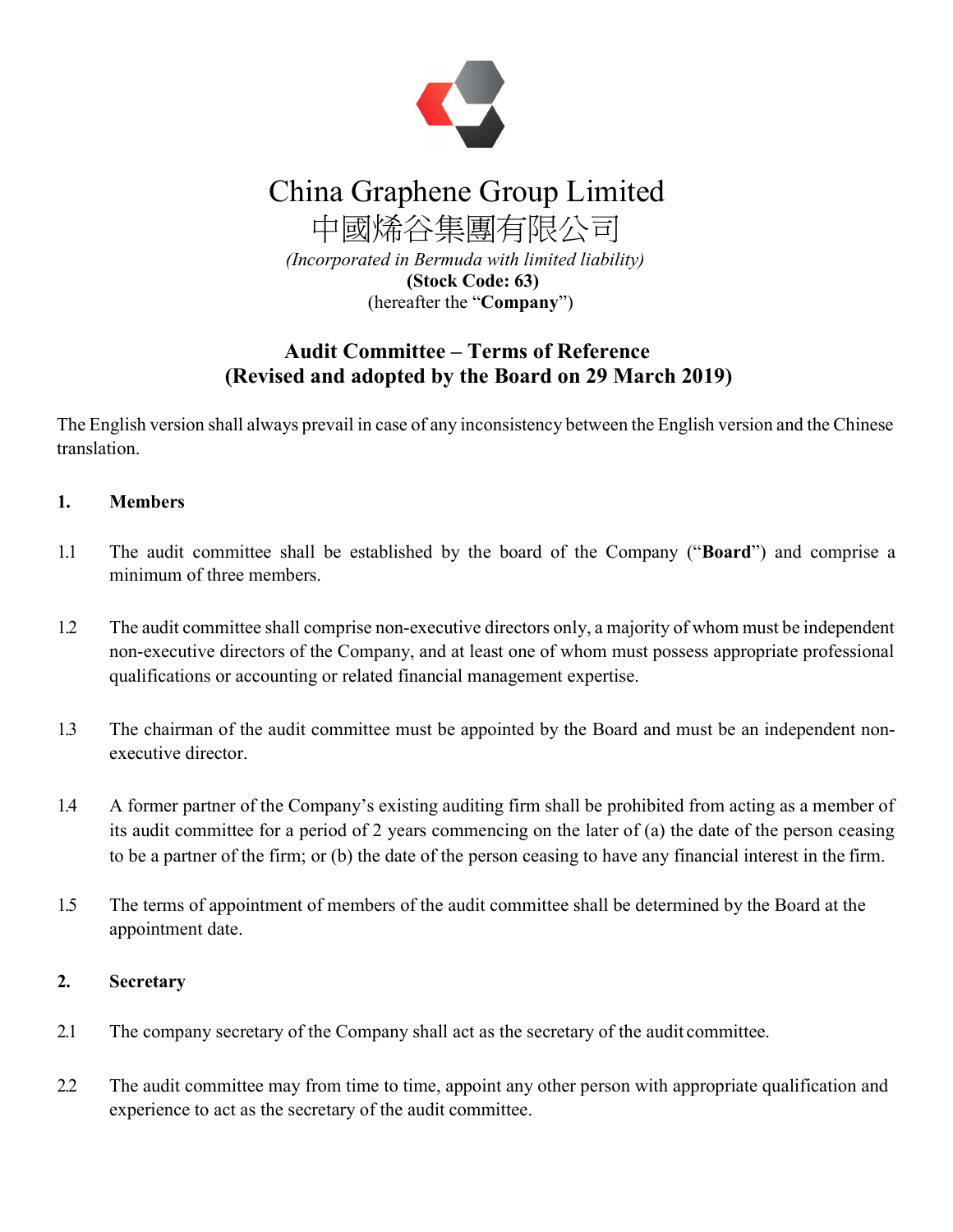## 3. Meetings

- 3.1 The audit committee shall meet at least twice a year. The external auditors of the Company can call for a meeting if necessary.
- 3.2 Notice of at least 48 hours should be given for any meeting, unless such notification is waived by all members of the audit committee. Notwithstanding the notice period, the attendance of the member of the audit committee at the meeting would be deemed a waiver of the required notice requirement. If a follow up meeting takes place within 48 hours after the meeting, then no notification is required for such follow up meeting.
- 3.3 The quorum necessary for the transaction of business of the audit committee shall be two members of the audit committee, one of whom must be an independent non-executive director.
- 3.4 Meeting can be attended in person or via electronic means including telephonic or videoconferencing. The members of the audit committee can attend the meeting via telephonic or any similar communication device (all persons attending such meeting should be able to hear from such member via such communication device).
- 3.5 Resolutions of the audit committee shall be passed by a majority of votes of the members in attendance.
- 3.6 A resolution passed and signed by all members is valid, and the validity is same as any resolution passed in the meeting held.
- 3.7 Full minutes of audit committee meeting shall be kept by the secretary of the audit committee. Draft and final versions of minutes of meeting shall be sent to all committee members for their comments and records, within a reasonable time after the meeting. Such minutes shall be open for directors' inspection.

#### 4. Meeting attendance

- 4.1 The members of the audit committee shall meet, at least twice a year, with the Company's external auditors without the attendance from the executive directors (except for the one invited by the audit committee).
- 4.2 Upon the invitation from the audit committee, the following persons can attend the meeting:
	- (i) Head of internal audit department or (if absence) the representative from internal audit department;
	- (ii) Group financial controller (or equivalent); and (iii) the other Board members.
- 4.3 Only the members of audit committee can vote in the meeting.

#### 5. Annual General Meetings

The chairman of an audit committee or (if absence) another member of an audit committee (who must be an independent non-executive director) shall attend the annual general meeting of the Company, and be prepared to respond to the shareholders' questions on the activities and responsibilities of the audit committee.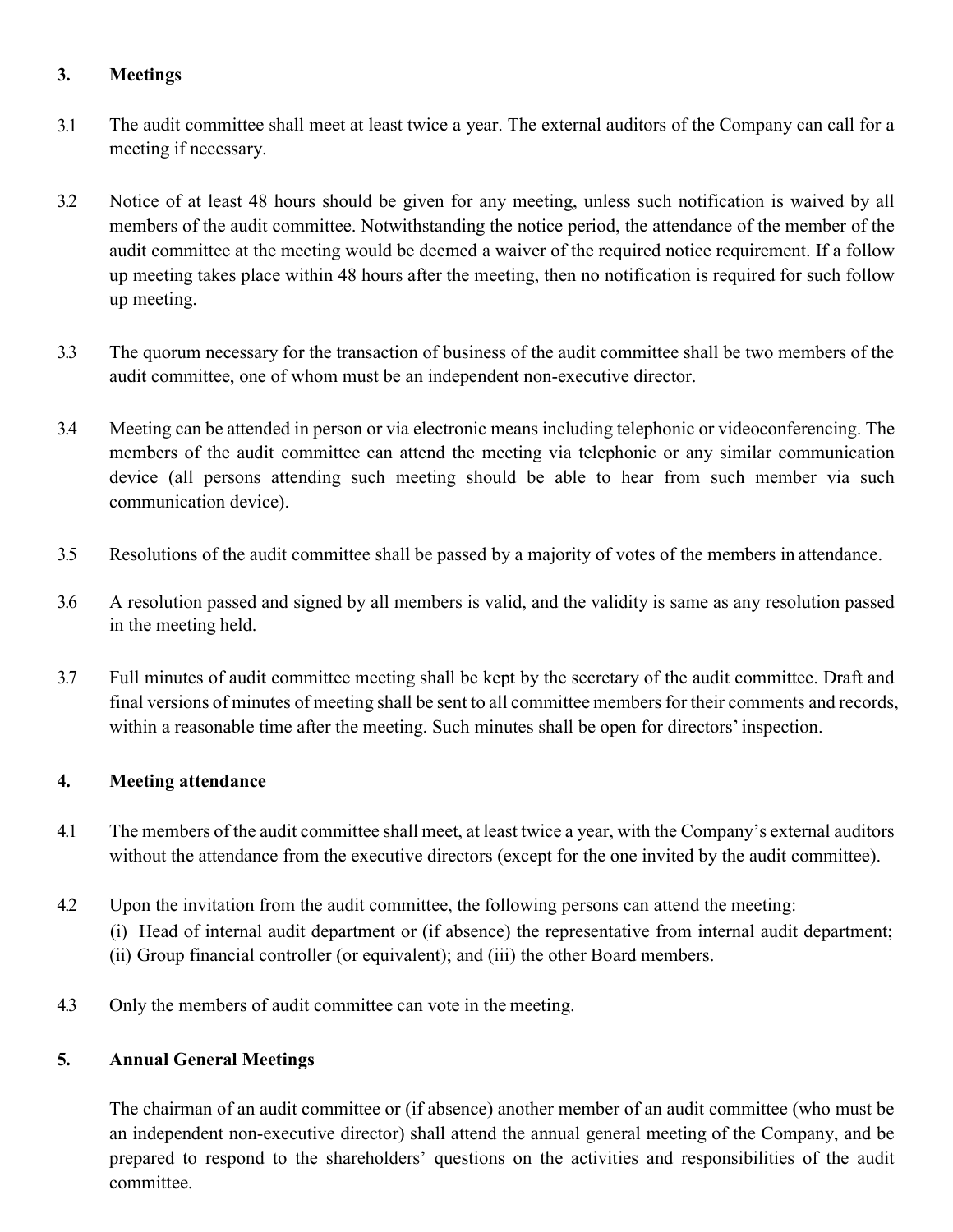#### 6. Duties and Powers

The audit committee is responsible for reviewing and monitoring the financial reporting process and internal control system of the Company, and shall assist the Board to fulfill its responsibility over the audit process. The audit committee's duties and powers include:

- 6.1 Relationship with the Company's external auditors
- 6.1.1 to be primarily responsible for making recommendations to the Board on the appointment, reappointment and removal of the external auditors, and to approve the remuneration and terms of engagement of the external auditor, and any question of the resignation or dismissal of such auditors;
- 6.1.2 to review and monitor the external auditors' independence and objectivity and the effectiveness of the audit process in accordance with applicable standards. The audit committee should discuss with the auditors the nature and scope of the audit and reporting obligations before the audit commences;
- 6.1.3 to develop and implement policy on engaging external auditors to supply non-audit services. For this purpose, "external auditors" include any entity that is under common control, ownership or management with the audit firm or any entity that a reasonable and informed third party knowing all relevant information would reasonably conclude to be part of the audit firm nationally or internationally; and
- 6.1.4 to report to the Board, identifying and making recommendations on any matters where action or improvement is needed.
- 6.2 Reviewing the Company's financial information
- 6.2.1 to monitor integrity of the Company's financial statements and annual report and accounts, half-year report and, if applicable, quarterly reports, and to review significant financial reporting judgements contained in them. In reviewing these statements and reports before submission to the Board, the audit committee should focus particularly on:
	- (a) any changes in accounting policies and practices;
	- (b) major judgemental areas;
	- (c) significant adjustments resulting from audit;
	- (d) the going concern assumptions and any qualifications;
	- (e) compliance with accounting standards; and
	- (f) compliance with the Rules Governing the Listing of Securities on The Stock Exchange of Hong Kong Limited and legal requirements in relation to financial reporting; and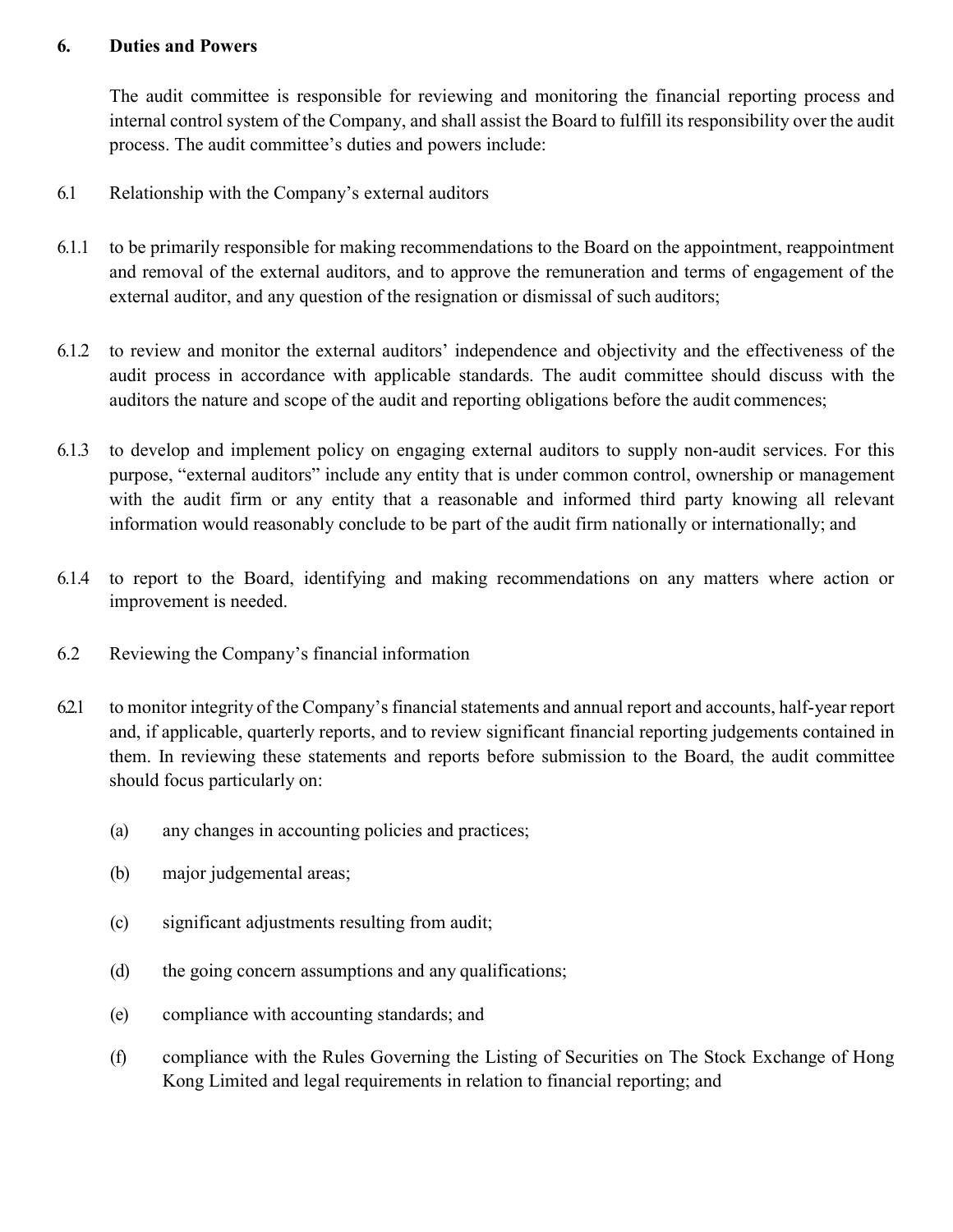#### 6.2.2 Regarding 6.2.1 above:

- (a) members of the audit committee must liaise with the Board and senior management and the audit committee must meet, at least twice a year, with the Company's external auditors; and
- (b) the audit committee shall consider any significant or unusual items that are, or may need to be, reflected in the report and accounts, and must give due consideration to any matters that have been raised by the Company's staff responsible for accounting and financial reporting function, the Company's compliance officer and external auditors.
- 6.3 Oversight of the Company's financial reporting system, risk management and internal control systems
- 6.3.1 to review the Company's financial controls, and unless expressly addressed by a separate board risk committee, or by the board itself, to review the Company's risk management and internal control systems;
- 6.3.2 to discuss the risk management and internal control systems with management to ensure that management has performed its duty to have effective systems. The discussion should include the adequacy of resources, staff qualifications and experience, training programmes and budget of the Company's accounting and financial reporting functions;
- 6.3.3 to consider major investigation findings on risk management and internal control matters as delegated by the Board or on its own initiative and management's response to such findings;
- 6.3.4 to ensure co-ordination between the internal and external auditors, and to ensure that the internal audit function is adequately resourced and has appropriate standing within the Company, and to review and monitor its effectiveness;
- 6.3.5 to review the group's financial and accounting policies and practices;
- 6.3.6 to review the external auditors' management letter, any material queries raised by the auditors to management about accounting records, financial accounts or systems of control and management's response;
- 6.3.7 to ensure that the Board will provide a timely response to the issues raised in the external auditors' management letter;
- 6.3.8 to review arrangements that employees of the Company can use, in confidence, to raise concerns about possible improprieties in financial reporting, internal control or other matters. The audit committee should ensure that proper arrangements are in place for fair and independent investigation of these matters and for appropriate follow-up action;
- 6.3.9 to report to the Board on the matters set out in this Terms of Reference;
- 6.3.10 to consider other topics, as defined by the Board; and